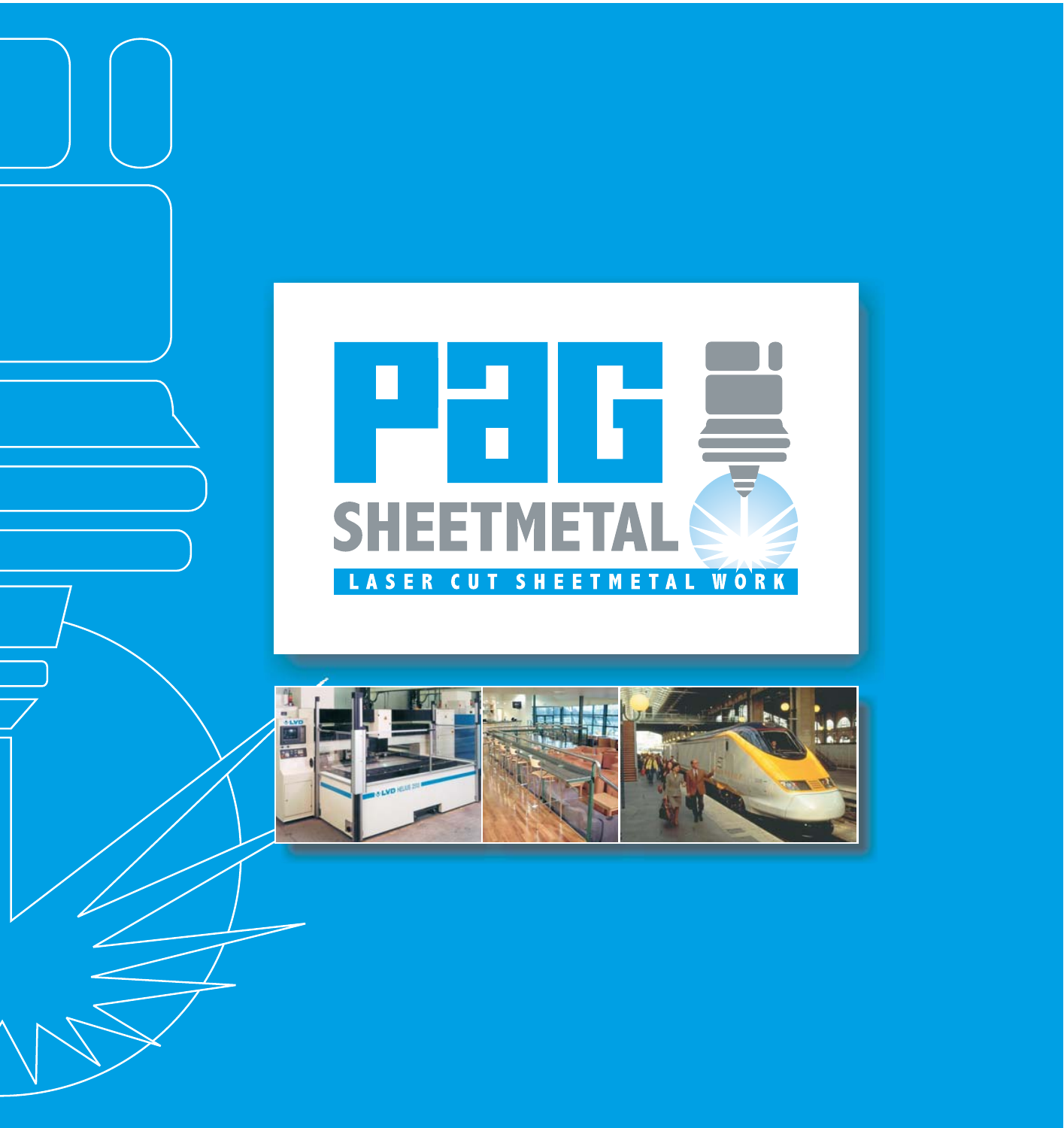





### **PAG SHEETMETAL**

*PAG Sheetmetal was formed in 1981 by PAG Ltd. Based in West London, the company has 8000sqft of workshop, fully equipped to work in a range of metals including mild steel, stainless steel, brass, copper, aluminium alloys and titanium.*

Our guillotining and press brakes can cut and form 6mm mild steel plates or 4mm stainless steel up to a length of three metres. Our CNC punching machine and Helius laser cutter work in harmony to produce sophisticated punched components which incorporate profiles not normally attained by punching alone.

This combination can reduce costs further when combined with our mechanical rollers and state-of-theart welding equipment. PAG Sheetmetal produce a broad spectrum of work from tiny shims to large welded fabrications.

*Our continual investment in the latest technology keeps us at the forefront of sheetmetal fabrication.*





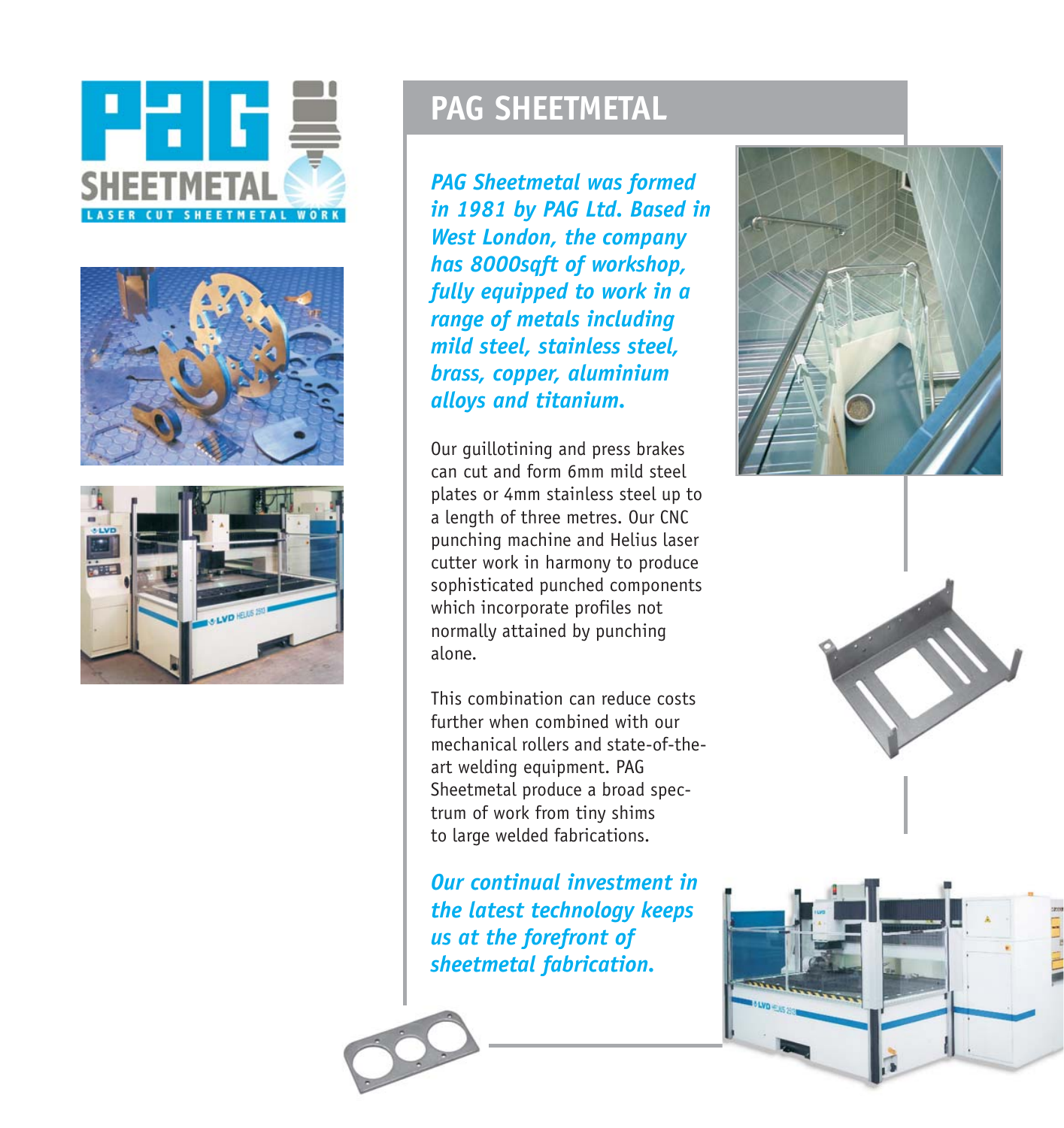





## **CUSTOMER PROFILE**

#### *You may see the work of PAG Sheetmetal all over London.*

We have components in the Millennium Dome, The Science Museum, The Thames Flood Barrier and various other places along the Thames Embankment.

If you smoke, the chances are that your cigarettes have been manufactured by a machine which contains many components manufactured by us.

The headlight fittings for the Eurostar trains were fabricated by us and if you travel through the Channel Tunnel, you are among more constructions and fabrications made by PAG Sheetmetal. Whilst on board you will probably be served tea or coffee from special trays also manufactured by us for the catering services.

If you fly, your luggage is probably stowed on board the aircraft in an aluminium cargo container, part of which we have made.

In short, our scope of manufacturing is almost unique in the sense that we can make anything for anybody.









*The Park Club*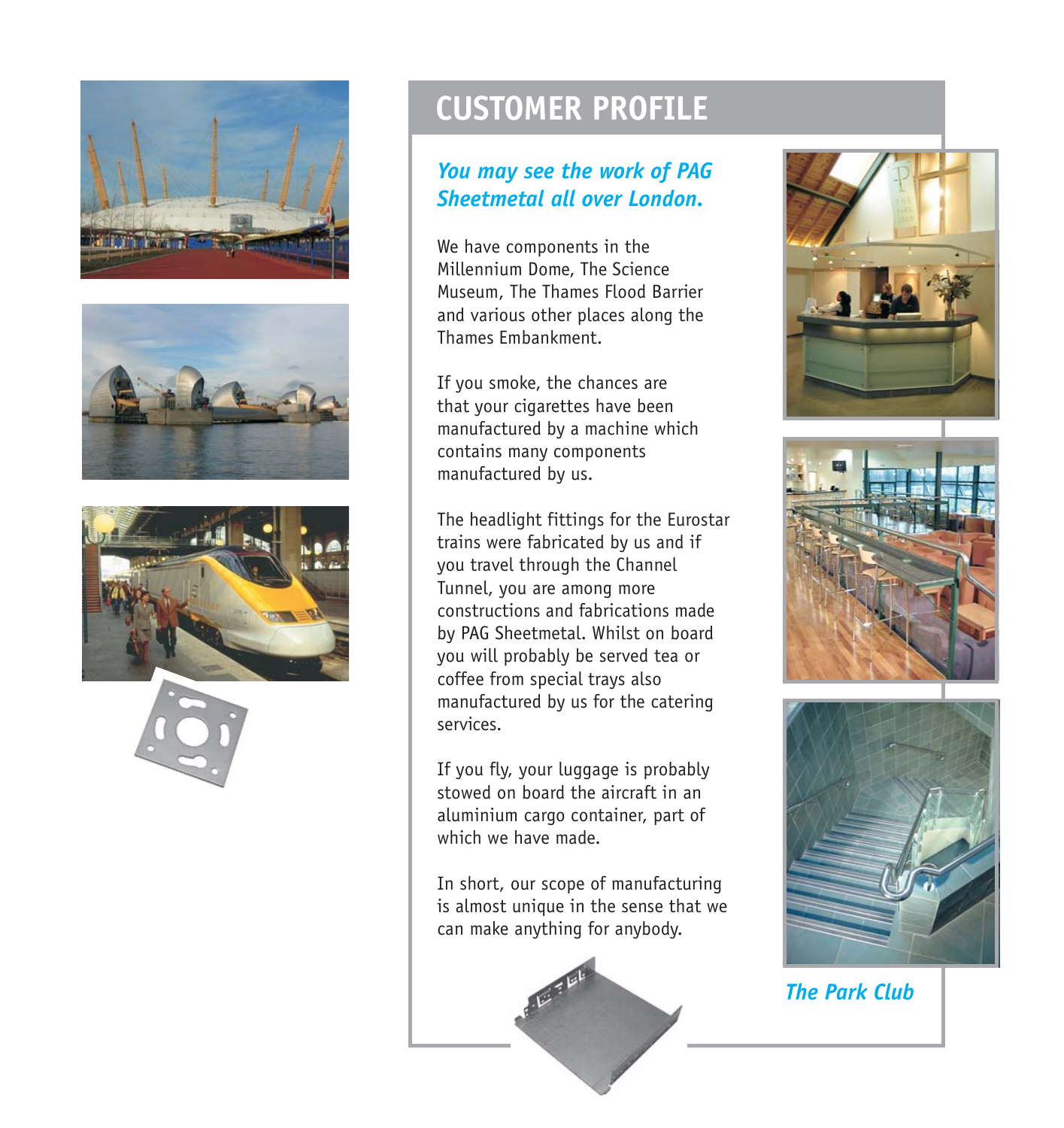





## **AFFORDABLE LASER CUTTING**

*The LVD Helius laser cutting work-centre gives PAG Sheetmetal the unique opportunity to extend its range of services to new and existing customers by providing an ability to produce prototype parts without the need for expensive tooling or costly modifications.*

Our laser station is linked to off-line CAD/CAM systems. Programming can be undertaken from drawings, sketches or artwork to suit the customer's needs.

Our 3000watt laser will cut mild steel from 0.25mm to 20mm, stainless steel up to 12mm, aluminium alloy up to 8mm, non-ferrous metals up to 6mm, as well as plastics, wood and polycarbonates.









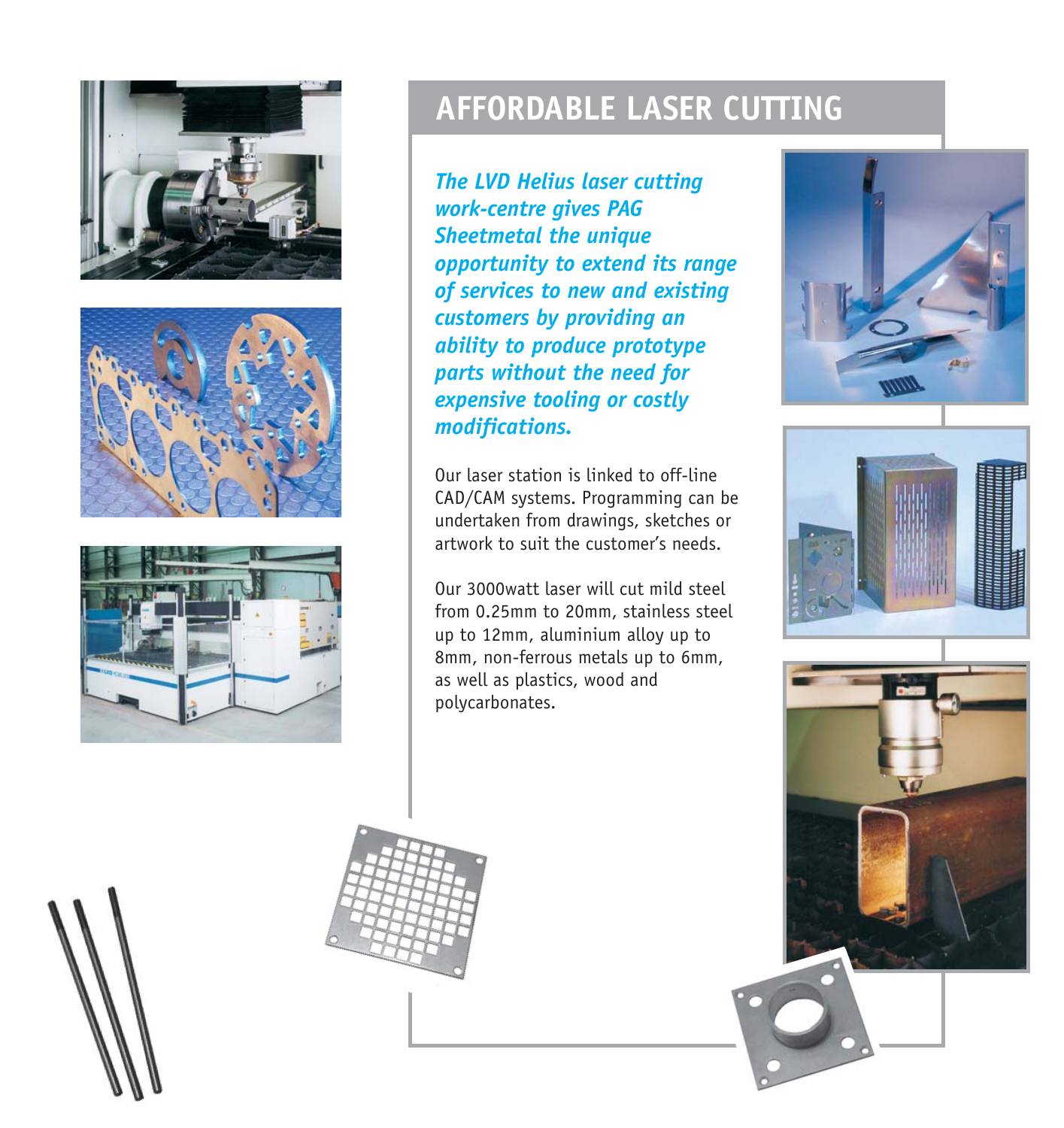





## **PRACTICAL LASER CUTTING**

*High pressure nitrogen cutting for stainless steel and aluminium alloys leaves a bright clean oxidefree finished edge, with no need for further finishing, making the welding of components easier.*

Nesting facilities can be provided for carrying out further work on already formed components such as boxes, channels, doors, and panels.

Our laser cutter is also fitted with a rotary head system. This enables us to cut shaped apertures, logos, letters, numbers and scallops in tubing up to 200mm diameter.

By attuning the laser beam, all components can be etched with logos and identification numbers to customer specification.

Our comprehensive and detailed experience in the manufacture of products ranging from consoles, through to components for communications and video equipment, gives us an enviable reputation within the fine-limit sheetmetal industry.